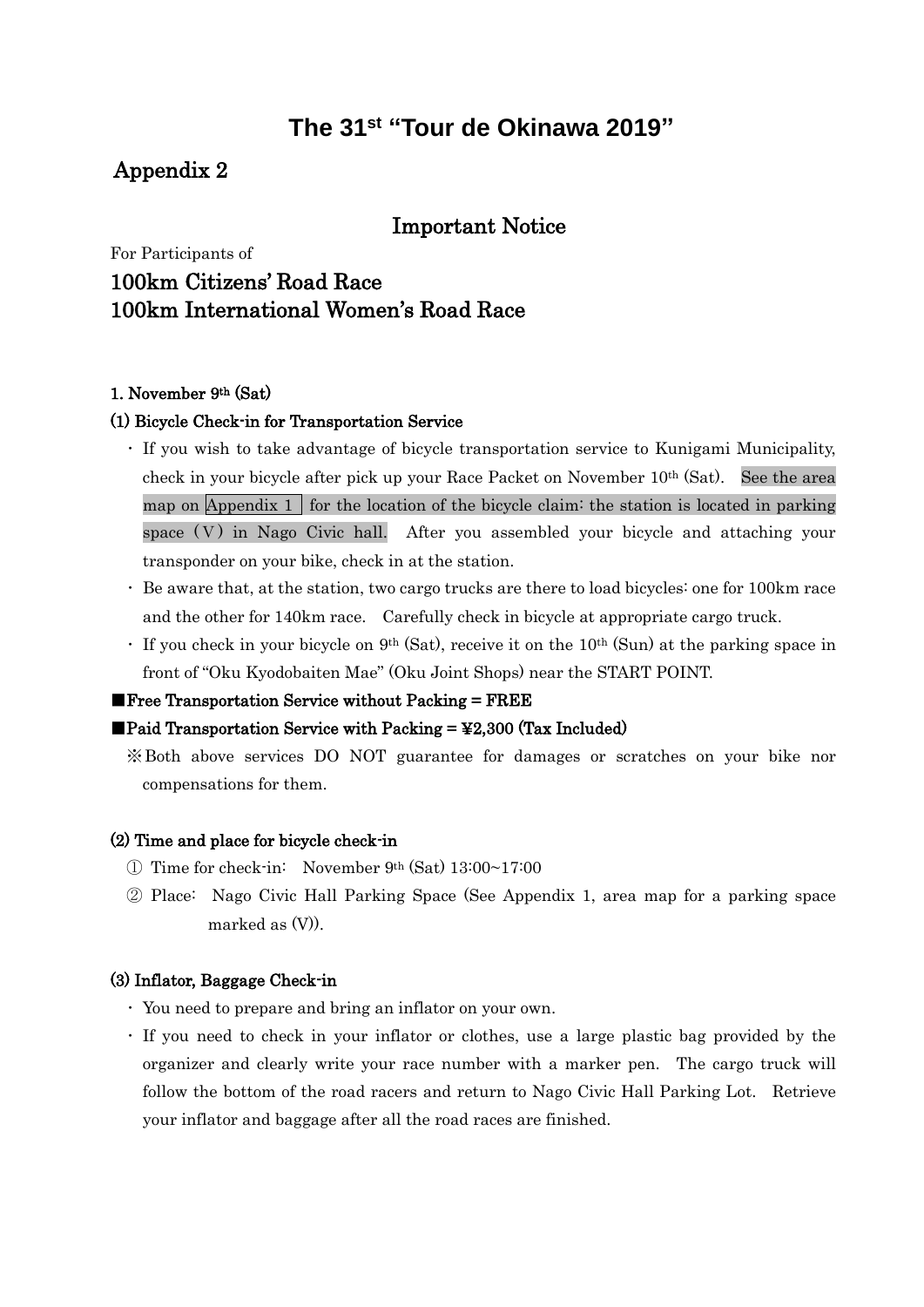## (4) Shuttle Bus Service and Time Table (The service is available only on Saturday, Nov. 9th.)

- ・ Those who use the shuttle bus, please make a reservation from the official web site. <http://www.tour-de-okinawa.jp/OTHERVENUE/othervenue.html>
- ・ If the person who already has filled the application form via "www.sportsentry.ne.jp", it is unnecessary to fill it out again.
- $\cdot$  The 1<sup>st</sup> run is available only between the accommodations listed in the table.

### <Bus For Private Resort Okuma Area>

|           | In front of Nago<br>Civic Hall | Private Resort Okuma<br>Entrance | Kunigami Village<br>Office | Bus Stop:<br><b>Welfare Center</b> |
|-----------|--------------------------------|----------------------------------|----------------------------|------------------------------------|
| $1st$ Run | 16:30 Departure                | 17:20 Arrival                    | $17:40$ Arrival            | $17:50$ Arrival (Last)             |
| $2nd$ Run | 17:30 Departure                | 18:20 Arrival                    | 18:40 Arrival              | 18:50 Arrival (Last)               |

- ※ About 50 min. by shuttle bus from Nago city to Kunigami.
- ※ Participants staying at Hotel Kunigami and Izumiya must get on or off the shuttle bus at Kunigami Municipality Office.
- ※ Participants staying at Yanbarukuina get off at Kunigami Welfare Center.

## <Bus For Ada Garden Hotel (Ada in Kunigami Village)>

|             | Nago Civic Hall | Ada Garden Hotel     |
|-------------|-----------------|----------------------|
| 1 Runs Only | 16:40 Departure | 18:00 Arrival (Last) |

※ About 50 min. from Nago City to Ada Section of Kunigami.

※ NOTICE: Those who return to the accommodations at Kunigami area, please go back by on your own after the competition is finished on Sunday, November 10. The shuttle bus IS NOT available from Nago where the main event venue is.

## 2. November 10th (Sun) Schedule

## ▼Assembly: Participants staying in the Private Resort Okuma

【5:30-6:15】Load your bicycle on to a cargo truck which transfer your bike to the START POINT where is Oku Kyodobaiten. If you have baggage, check it in to designated vehicle which will transfer your baggage to Nago Civic Hall.

【7:00】On board to the passenger bus by 7:00. The bus will take you to the START POINT at Oku Kyodobaiten.

## 【Around 7:40】Passenger bus arrives at Oku Kyodobaiten where the START POINT is,

・Tear off "Entry Card" and put it into "Entry Card Box" by 30 min. before start.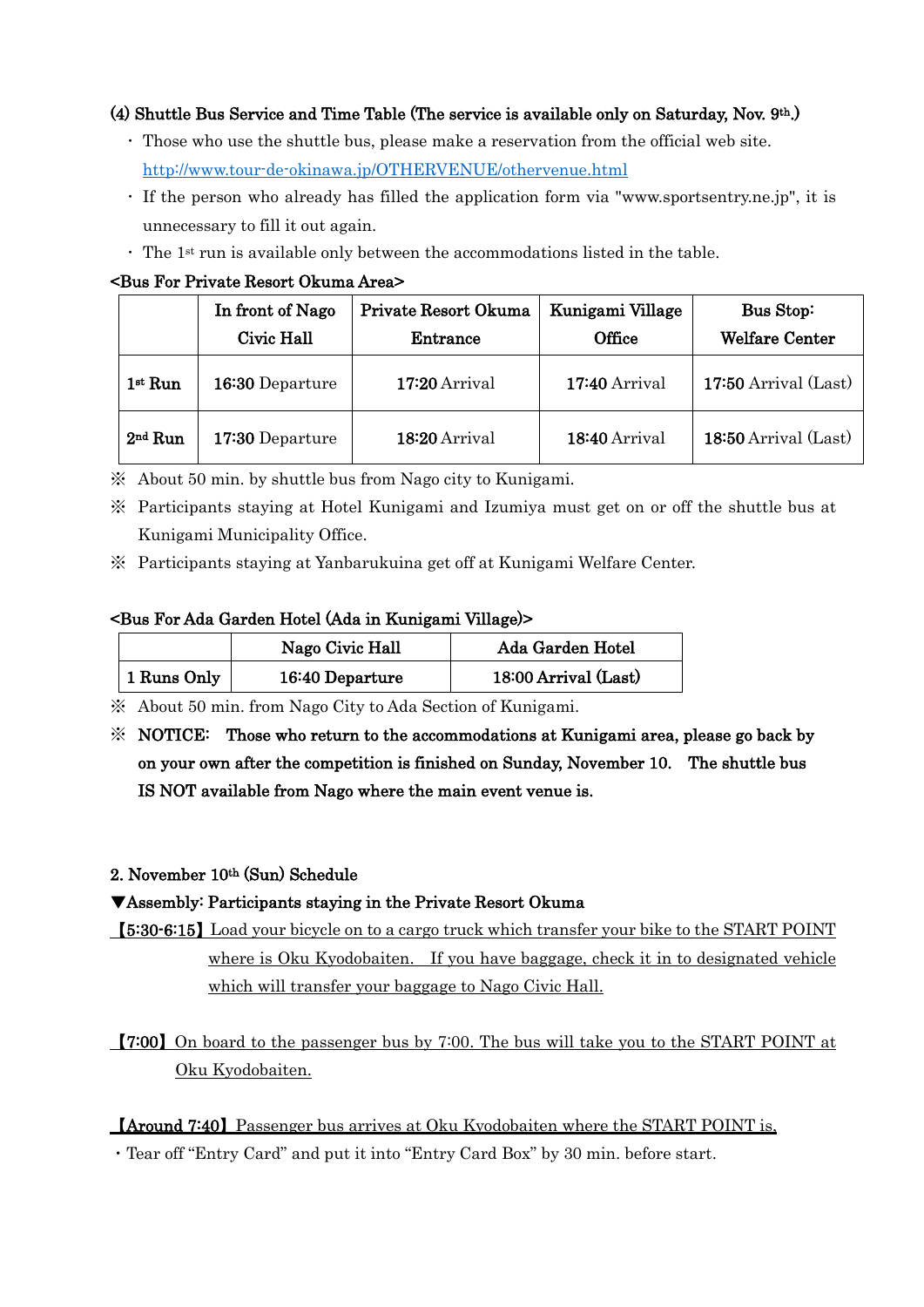#### ※ Be aware: Failing to submit your " Entry Card " may result in disqualification from the race.

- ・The baggage you checked in will be transferred to Baggage Claim at Nago Civic Hall. See the area map in Appendix 1 for the Baggage Keeping Place located within Parking Space (V).
- ※ Bus from Private Resort Okuma to the START POINT (Oku Kyodobaiten), you are welcome to ride on the bus WITHOUT reservation.
- ■If you stay at the one of the hotels listed below, there will be a designated passenger bus from each hotels to take you to the departure area (Private Resort Okuma). Check the departure time at the hotel where you stay.
- ▼If you are staying at "Hotel Kunigami", "Izumiya" or "Yanbal Hostel".
- 【6:00-6:10】Bring your baggage to Kunigami Municipality Office and on board to the bus.
- 【6:30】Upon arrival at Private Resort Okuma, load your baggage onto a designated cargo truck and on board yourself to another passenger bus which transfer you to the START POINT where Oku Kyodobaiten.

#### ▼ If you are staying at " Yanbaru Kuina Inn":

- 【6:10-6:20】 Gather up in front of the inn with your baggage then on board to the bus for Private Resort Okuma.
- 【6:30】Upon arrival at Private Resort Okuma, load your baggage onto a designated cargo truck and on board yourself to another passenger bus which transfer you to the START POINT where Oku Kyodobaiten.
- ※ For those who had your bicycle already delivered to the place of your stay, bring your baggage to Kunigami Municipality Office by 6:00 AM, come on your own by your bicycle to Private Resort Okuma parking lot where the bus to go START POINT is waiting, by 6:20AM. Upon arriving at the area, load your bicycle to a designated cargo truck by 6:30AM.
- ※ Notice that there will be no transportation service from Nago to any hotels in Kunigami after races are over on Sunday November 10. You must go back by your own.
- ※ Secure a baggage claim ticket on your baggage before you check it in. (Please cooperate for minimizing congestion at the baggage claim.)

#### ▼ If you stay at "Ada Garden Hotel"

- 【7:00】Load your bicycle onto the designated cargo truck which will transport your bicycle to the START POINT where Oku Kyodobaiten.
- 【7:10】On board to the bus with your baggage; the bus leaves for Private Resort Okuma.
- 【Around 7:30】As you arrive at START POINT, Oku Kyodobaiten, load your baggage to the designated cargo truck. Retrieve your bicycle and move to the START POINT.
- \* There is no transportation from Ada Garden Hotel to "Road Station Yuiyui Kunigami" which is START POINT for 140km.